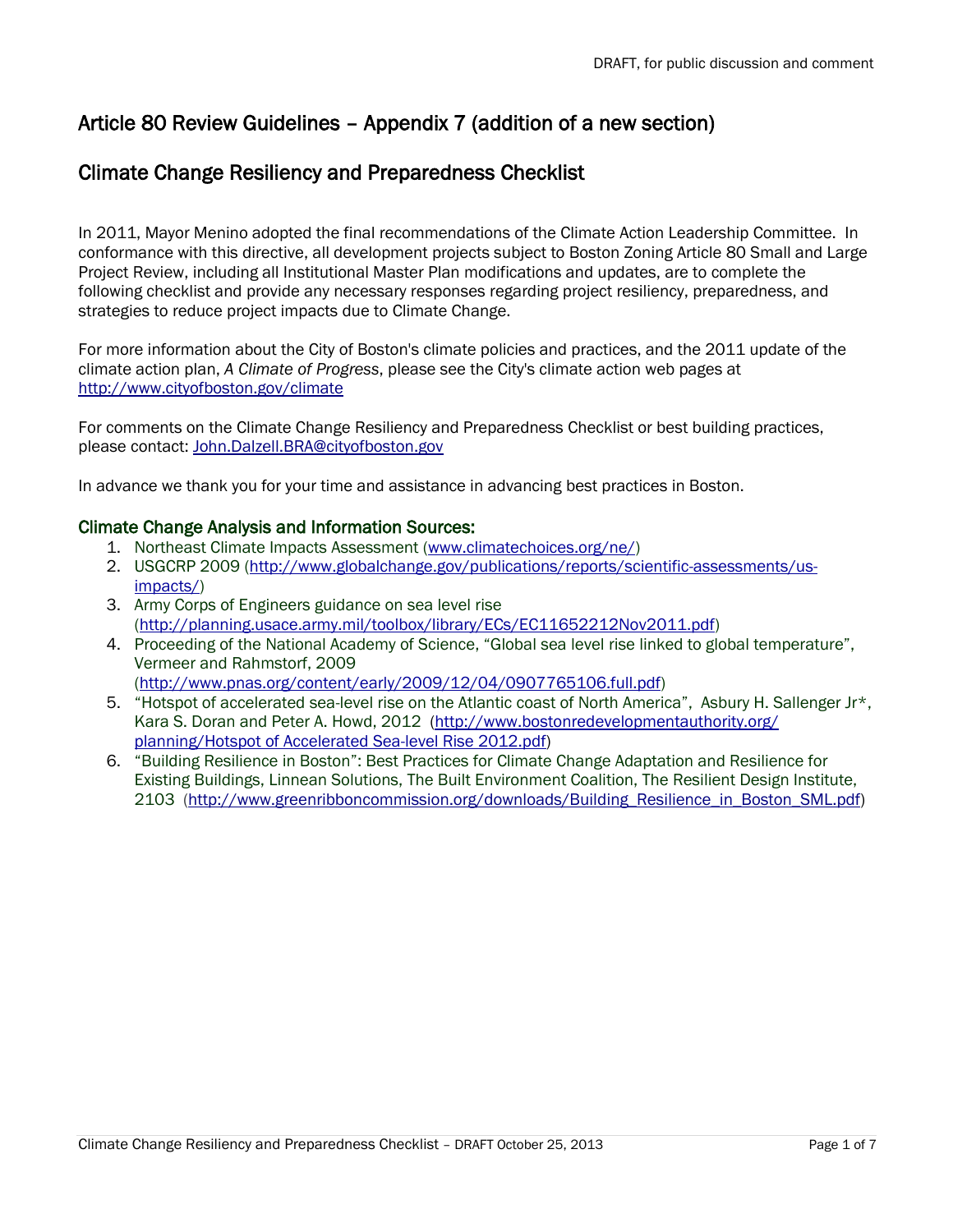## *PLEASE COMPLETE THE QUESTIONNAIRE ONLINE*

## Team Description

| Owner / Developer:              |  |
|---------------------------------|--|
| Architect:                      |  |
| Engineer (building systems):    |  |
| Sustainability / LEED:          |  |
| Permitting:                     |  |
| <b>Construction Management:</b> |  |
| Climate Change Expert:          |  |

## Project Permitting and Phase

At what phase is the project – at time of this questionnaire?

| <b>PNF</b><br>Expanded<br><b>PNF Submitted</b> | Draft / Final Project Impact Report<br>Submitted | <b>BRA Board</b><br>Approved    |
|------------------------------------------------|--------------------------------------------------|---------------------------------|
| <b>BRA Design</b><br>Approved                  | Under Construction                               | Construction just<br>completed: |

### Building Classification and Description

What are the principal Building Uses - select all appropriate uses?

|                                                               | Residential - One<br>to Three Unit | Residential -<br>Multi-unit, Four + | Institutional      | Education                     |
|---------------------------------------------------------------|------------------------------------|-------------------------------------|--------------------|-------------------------------|
|                                                               | Commercial                         | Office                              | Retail             | Assembly                      |
|                                                               | Laboratory /<br>Medical            | Manufacturing /<br>Industrial       | Mercantile         | Storage, Utility<br>and Other |
| First Floor Uses (List)                                       |                                    |                                     |                    |                               |
| What is the Construction Type - select most appropriate type? |                                    |                                     |                    |                               |
|                                                               | Wood Frame                         | Masonry                             | <b>Steel Frame</b> | Concrete                      |
| Describe the building?                                        |                                    |                                     |                    |                               |
| Site Area:                                                    | <b>SF</b>                          | <b>Building Area:</b>               |                    | <b>SF</b>                     |
| <b>Building Height:</b>                                       | Ft.                                | Number of Stories:                  |                    | Firs.                         |
| First Floor Elevation:                                        | Elev.                              | Are there below grade spaces:       |                    | Yes / No                      |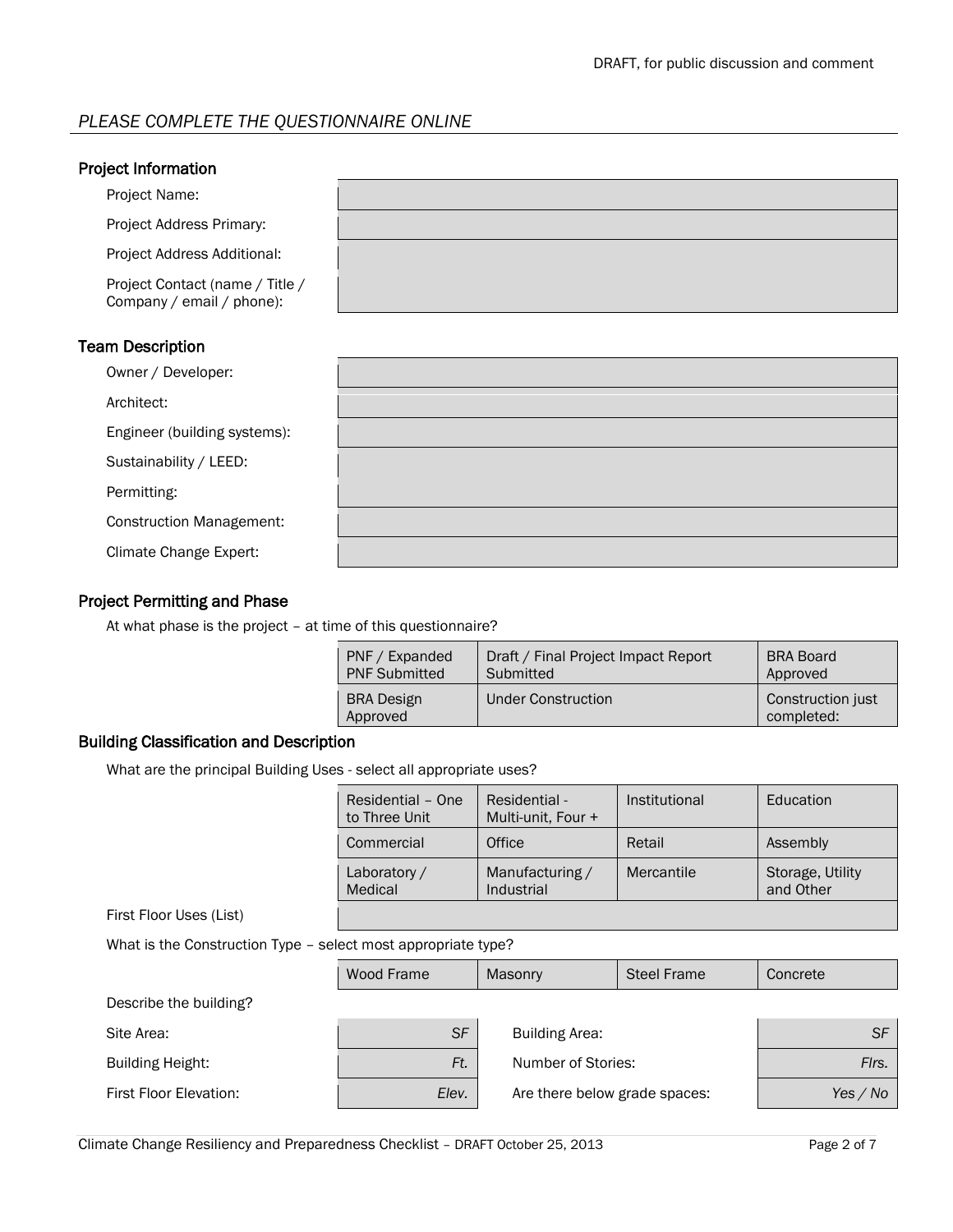#### Green Building

Which LEED Rating System(s) and version has or will your project use (by area for multiple rating systems)?

| Select by Primary Use:                                                       | New Construction | Core & Shell         | Healthcare | Schools  |  |
|------------------------------------------------------------------------------|------------------|----------------------|------------|----------|--|
|                                                                              | Retail           | <b>Homes Midrise</b> | Homes      | Other    |  |
| Select LEED Outcome:                                                         | Certified        | Silver               | Gold       | Platinum |  |
| Will the project be USGBC Registered and / or USGBC Certified - Primary Use? |                  |                      |            |          |  |
| Registered:                                                                  | Yes $\angle$ No  |                      | Certified: | Yes / No |  |
|                                                                              |                  |                      |            |          |  |

#### Extreme Weather and Heat Events

Climate change will result in more extreme weather events including higher year round average temperatures, higher peak temperatures, and more periods of extended peak temperatures. The section explores how a project responds to higher temperatures and heat waves.

#### Analysis

| , u luryolo                                                                                                                                                      |                |                 |                 |          |  |  |
|------------------------------------------------------------------------------------------------------------------------------------------------------------------|----------------|-----------------|-----------------|----------|--|--|
| What is the full expected life of the project?                                                                                                                   |                |                 |                 |          |  |  |
| Select most appropriate:                                                                                                                                         | 10 Years       | 25 Years        | 50 Years        | 75 Years |  |  |
| What time span of future Climate Conditions was considered?                                                                                                      |                |                 |                 |          |  |  |
| Select most appropriate:                                                                                                                                         | 10 Years       | 25 Years        | 50 Years        | 75 Years |  |  |
| Analysis Conditions - What range of temperatures will be used for project planning - Low/High?                                                                   |                |                 |                 |          |  |  |
|                                                                                                                                                                  | Deg.           |                 |                 |          |  |  |
| What Extreme Heat Event characteristics will be used for project planning - Peak High, Duration, and Frequency?                                                  |                |                 |                 |          |  |  |
|                                                                                                                                                                  | Deg.           | Days            | Events / $yr$ . |          |  |  |
| What Drought characteristics will be used for project planning - Duration and Frequency?                                                                         |                |                 |                 |          |  |  |
|                                                                                                                                                                  | Days           | Events / $yr$ . |                 |          |  |  |
| What Extreme Rain Event characteristics will be used for project planning - Seasonal Rain Fall, Peak Rain Fall, and<br>Frequency of Events per year?             |                |                 |                 |          |  |  |
|                                                                                                                                                                  | Inches $/$ yr. | <i>Inches</i>   | Events / yr.    |          |  |  |
| What Extreme Wind Storm Event characteristics will be used for project planning - Peak Wind Speed, Duration of<br>Storm Event, and Frequency of Events per year? |                |                 |                 |          |  |  |
|                                                                                                                                                                  | Peak Wind      | <b>Hours</b>    | Events / yr.    |          |  |  |
| <b>Mitigation Strategies</b>                                                                                                                                     |                |                 |                 |          |  |  |

What will be the overall energy performance, based on use, of the project and how will performance be determined?

| Energy use below code: L | %            |                   |            |               |
|--------------------------|--------------|-------------------|------------|---------------|
| Select compliance path:  | Energy model | Prescriptive path | EnergyStar | Other, please |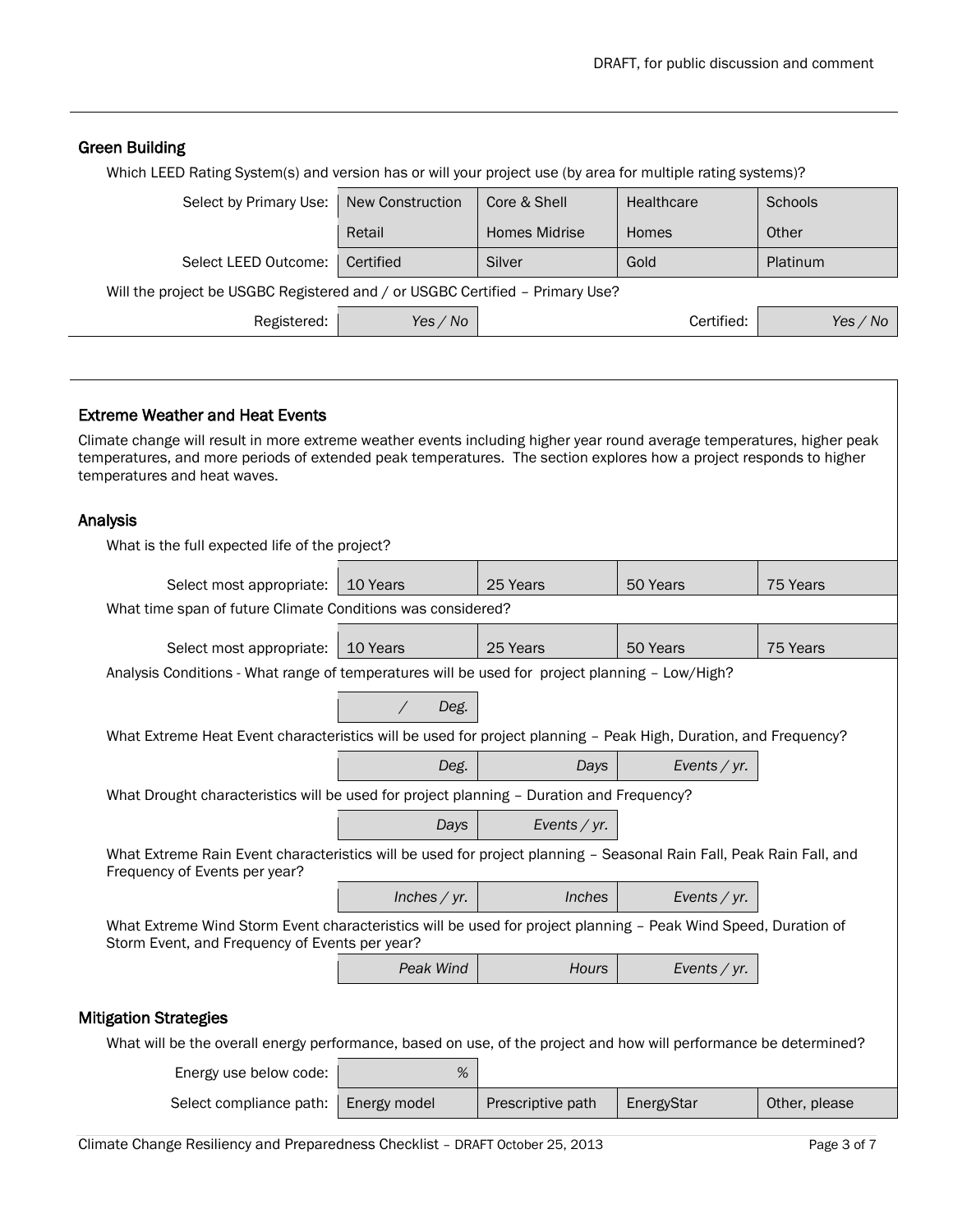|                                                                                                                                                                       |                                                      |                                                  |                                                          | describe                                                   |  |  |
|-----------------------------------------------------------------------------------------------------------------------------------------------------------------------|------------------------------------------------------|--------------------------------------------------|----------------------------------------------------------|------------------------------------------------------------|--|--|
| What specific measures will the project employ to reduce building energy consumption?                                                                                 |                                                      |                                                  |                                                          |                                                            |  |  |
| Select all appropriate:                                                                                                                                               | High performance<br>building envelop                 | High performance<br>lighting & controls          | <b>Building day</b><br>lighting                          | EnergyStar equip.<br>/ appliances                          |  |  |
|                                                                                                                                                                       | High performance<br><b>HVAC</b> equipment            | Energy recovery<br>ventilation                   | No active cooling                                        | No active heating                                          |  |  |
| Describe any added measures:                                                                                                                                          |                                                      |                                                  |                                                          |                                                            |  |  |
| What are the insulation (R) values for building envelop elements?                                                                                                     |                                                      |                                                  |                                                          |                                                            |  |  |
|                                                                                                                                                                       | Roof:                                                | $R =$                                            | Walls:                                                   | $R =$                                                      |  |  |
|                                                                                                                                                                       | Foundation:                                          | $R =$                                            | Basement / Slab:                                         | $R =$                                                      |  |  |
|                                                                                                                                                                       | Windows:                                             | $R =$<br>$/U =$                                  | Doors:                                                   | $/U =$<br>$R =$                                            |  |  |
| What specific measures will the project employ to reduce building energy demands on the utilities and infrastructure?                                                 |                                                      |                                                  |                                                          |                                                            |  |  |
|                                                                                                                                                                       | On-site clean<br>energy / CHP<br>system(s)           | <b>Building-wide</b><br>power dimming            | Thermal energy<br>storage systems                        | Ground source<br>heat pump                                 |  |  |
|                                                                                                                                                                       | On-site Solar PV                                     | On-site Solar<br>Thermal                         | Wind power                                               | Describe any<br>additional<br>measures                     |  |  |
| Describe any added measures:                                                                                                                                          |                                                      |                                                  |                                                          |                                                            |  |  |
| Will the project employ Distributed Energy / Smart Grid Infrastructure and /or Systems?                                                                               |                                                      |                                                  |                                                          |                                                            |  |  |
| Select all appropriate:                                                                                                                                               | <b>Local Distributed</b><br>Electricity<br>connected | Building will be<br>Smart Grid ready             | Distributed steam<br>/ heat / chilled<br>water connected | Building will be<br>distributed<br>thermal energy<br>ready |  |  |
| Will the building remain operable without utility power for an extended period?                                                                                       |                                                      |                                                  |                                                          |                                                            |  |  |
|                                                                                                                                                                       | Yes / No                                             |                                                  | If yes, for how long:                                    | Days                                                       |  |  |
| If Yes, is service "Islandable?                                                                                                                                       |                                                      |                                                  |                                                          |                                                            |  |  |
| If Yes, describe strategies:                                                                                                                                          |                                                      |                                                  |                                                          |                                                            |  |  |
| Describe any non-mechanical strategies that will support building functionality and use during an extended<br>interruption(s) of utility services and infrastructure: |                                                      |                                                  |                                                          |                                                            |  |  |
| Select all appropriate:                                                                                                                                               | Solar oriented -<br>longer south walls               | Prevailing winds<br>oriented                     | <b>External shading</b><br>devices                       | Tuned glazing,                                             |  |  |
|                                                                                                                                                                       | <b>Building cool</b><br>zones                        | Operable windows                                 | Natural ventilation                                      | <b>Building shading</b>                                    |  |  |
|                                                                                                                                                                       | Potable water for<br>drinking / food<br>preparation  | Potable water for<br>sinks / sanitary<br>systems | Waste water<br>storage capacity                          | <b>High Performance</b><br><b>Building Envelop</b>         |  |  |
| Describe any added measures:                                                                                                                                          |                                                      |                                                  |                                                          |                                                            |  |  |
| What measures will the project employ to reduce urban heat-island effect?                                                                                             |                                                      |                                                  |                                                          |                                                            |  |  |
| Select all appropriate:                                                                                                                                               | High reflective<br>paving materials                  | Shade trees &<br>shrubs                          | High reflective<br>roof materials                        | Vegetated roofs                                            |  |  |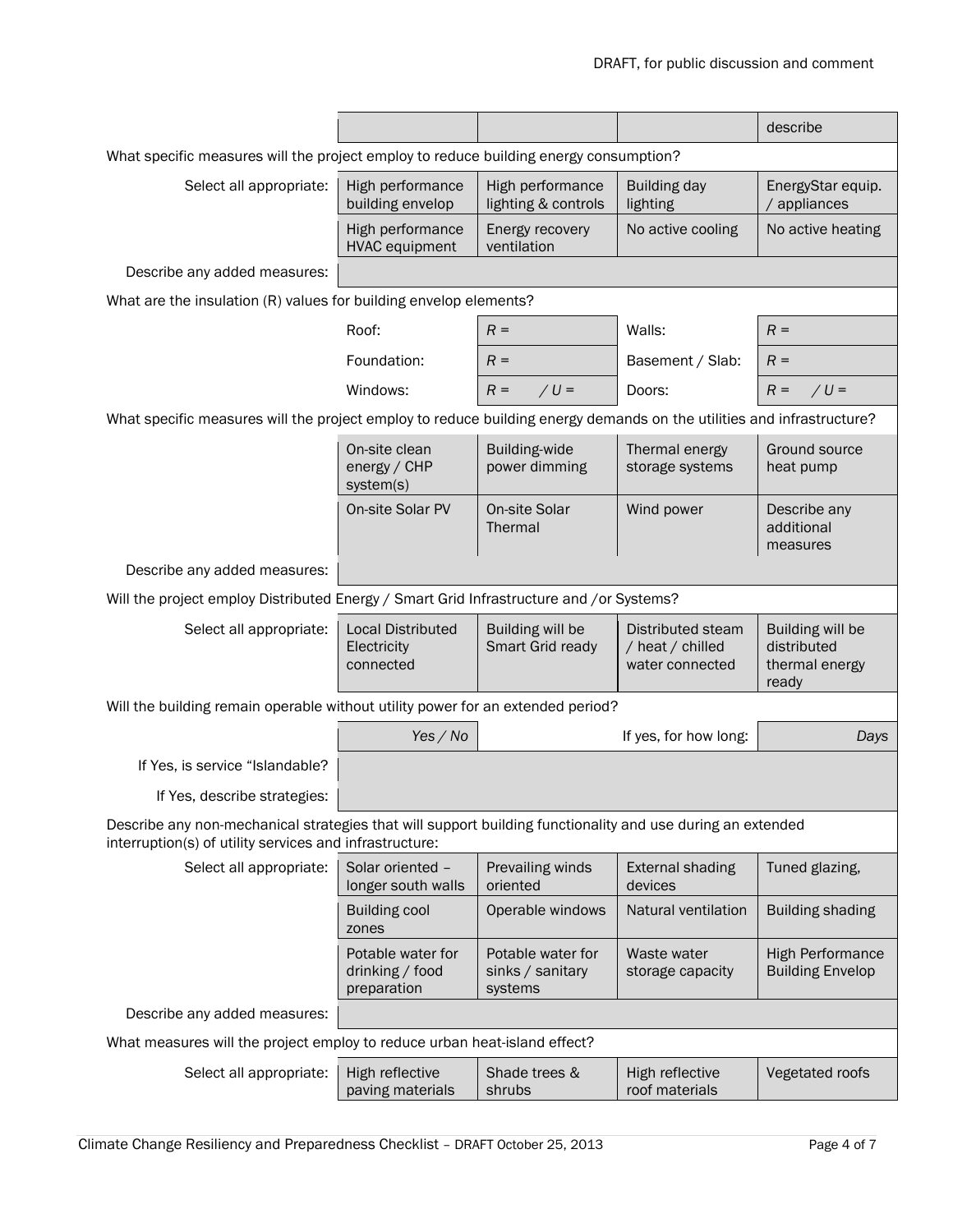| Describe other strategies:                                                                |                                                   |                                                  |                                                   |                                                      |
|-------------------------------------------------------------------------------------------|---------------------------------------------------|--------------------------------------------------|---------------------------------------------------|------------------------------------------------------|
| What measures will the project employ to accommodate rain events and more rain fall?      |                                                   |                                                  |                                                   |                                                      |
| Select all appropriate:                                                                   | On-site retention<br>systems &<br>detention ponds | Infiltration<br>galleries & areas                | Bioswales &<br>vegetated water<br>capture systems | Vegetated roofs                                      |
| Describe other strategies:                                                                |                                                   |                                                  |                                                   |                                                      |
| What measures will the project employ to accommodate extreme storm events and high winds? |                                                   |                                                  |                                                   |                                                      |
| Select all appropriate:                                                                   | Hardened building<br>structure &<br>elements      | Buried utilities &<br>hardened<br>infrastructure | Hazard removal &<br>protective<br>landscapes      | Soft & permeable<br>surfaces (water<br>infiltration) |
| Describe other strategies:                                                                |                                                   |                                                  |                                                   |                                                      |

#### Sea-Level Rise and Storms

Rising Sea-Levels and more frequent Extreme Storms increase the probability of coastal and river flooding and enlarging the extent of the 100 Year Flood Plain. This section explores if a project is or might be subject to Sea-Level Rise and Storm impacts.

#### Location Description and Classification:

Do you believe the building to susceptible to flooding now or in the full expected life of the building?

|                                                          | Yes / No                                   |                                                                                                                             |          |
|----------------------------------------------------------|--------------------------------------------|-----------------------------------------------------------------------------------------------------------------------------|----------|
| Describe site conditions?                                |                                            |                                                                                                                             |          |
| Site Elevation - Low/High Points:                        | <b>Boston City Base</b><br>$Elev.$ $Ft.$ ) |                                                                                                                             |          |
| Building Proximity to Water:                             | Ft.                                        |                                                                                                                             |          |
| Is the site or building located in any of the following? |                                            |                                                                                                                             |          |
| Coastal Zone:                                            | Yes / No                                   | Velocity Zone:                                                                                                              | Yes / No |
| Flood Zone:                                              | Yes / No                                   | Area Prone to Flooding:                                                                                                     | Yes / No |
| location?                                                |                                            | Are updates in the floodplain delineation due to climate change likely to change the classification of the site or building |          |
|                                                          | Yes / No                                   |                                                                                                                             |          |
|                                                          |                                            | What is the project or building provimity to poerast Coastal Valogity or Flood Zano or Area Drape to Flooding?              |          |

What is the project or building proximity to nearest Coastal, Velocity or Flood Zone or Area Prone to Flooding?

*If you answered YES to any of the above Location Description and Classification questions, please complete the following questions. Otherwise you have completed the questionnaire; thank you!* 

#### Sea-Level Rise and Storms

This section explores how a project responds to Sea-Level Rise and / or increase in storm frequency or severity.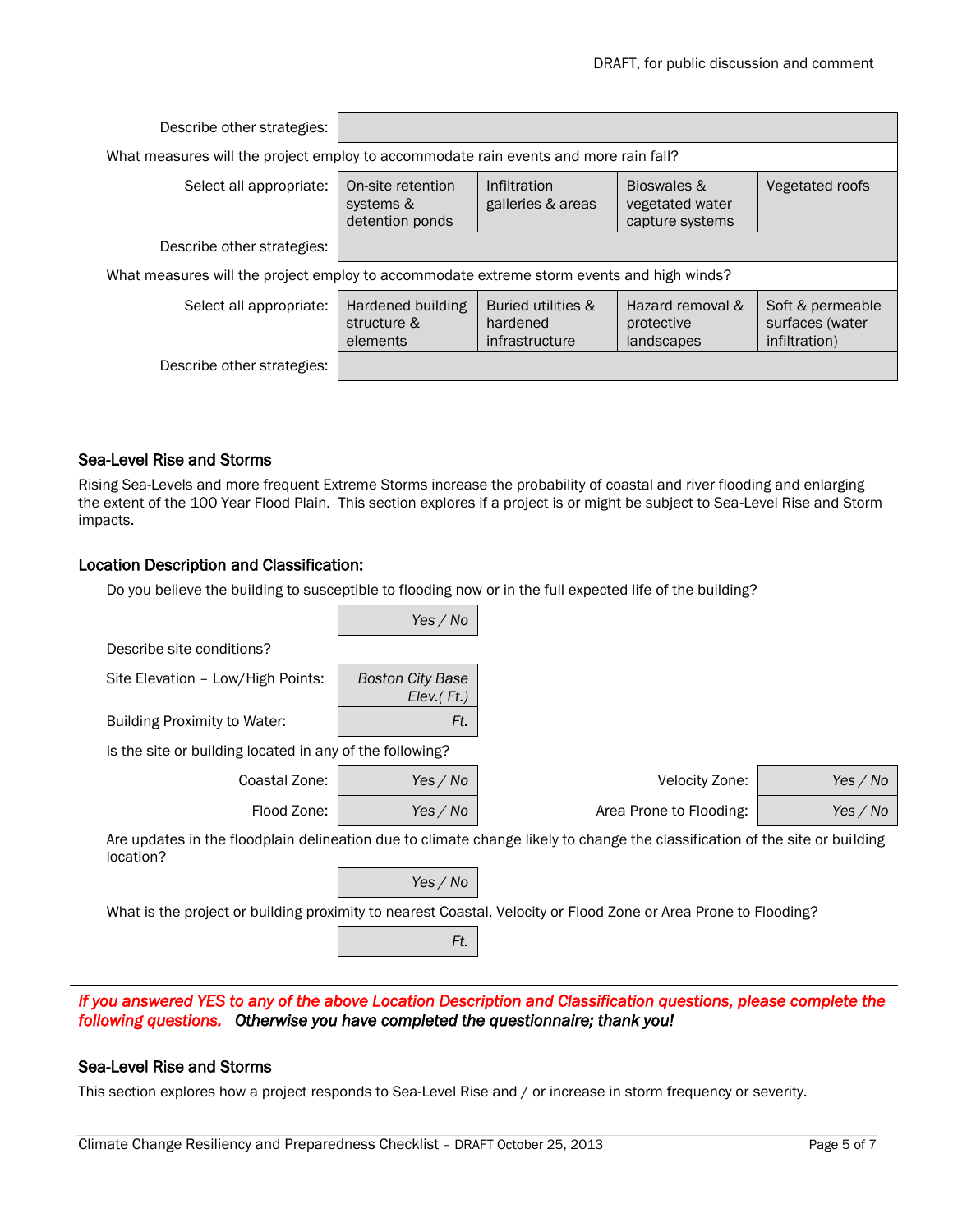## Analysis

|                                                                                                                                               | How were impacts from higher sea levels and more frequent and extreme storm events analyzed: |                                                                              |                                                      |                                               |  |  |  |  |
|-----------------------------------------------------------------------------------------------------------------------------------------------|----------------------------------------------------------------------------------------------|------------------------------------------------------------------------------|------------------------------------------------------|-----------------------------------------------|--|--|--|--|
| Sea Level Rise:                                                                                                                               | Ft.                                                                                          | Frequency of storms:                                                         |                                                      | per year                                      |  |  |  |  |
| <b>Building Flood Proofing</b>                                                                                                                |                                                                                              |                                                                              |                                                      |                                               |  |  |  |  |
| Describe any strategies to limit storm and flood damage and to maintain functionality during an extended periods of<br>disruption.            |                                                                                              |                                                                              |                                                      |                                               |  |  |  |  |
| Will the building remain occupiable without utility power during an extended period of inundation:                                            |                                                                                              |                                                                              |                                                      |                                               |  |  |  |  |
|                                                                                                                                               | Yes / No                                                                                     |                                                                              | If Yes, for how long:                                | days                                          |  |  |  |  |
| Has the ground floor level been elevated in response to Sea Level Rise:                                                                       |                                                                                              |                                                                              |                                                      |                                               |  |  |  |  |
| First Floor Elevation:                                                                                                                        | <b>Boston City Base</b><br>$Elev.$ $Ft.$ )                                                   | Height above 100 Year Floodplain:                                            |                                                      | <b>Boston City Base</b><br>Elev. $($ Ft. $)$  |  |  |  |  |
| Will lower building levels be constructed in a manner to prevent water penetration:                                                           |                                                                                              |                                                                              |                                                      |                                               |  |  |  |  |
|                                                                                                                                               | Yes / No                                                                                     | If yes, what is the Flood Proof Elev.<br>(height above 100 Year Floodplain): |                                                      | <b>Boston City Base</b><br>$Elev.$ $(Ft.)$    |  |  |  |  |
| What measures will be taken to ensure the integrity of critical building systems during a flood or severe storm event:                        |                                                                                              |                                                                              |                                                      |                                               |  |  |  |  |
|                                                                                                                                               | Systems located<br>above 1st Floor.                                                          | Water tight utility<br>conduits                                              | Waste water back<br>flow prevention                  | Storm water back<br>flow prevention           |  |  |  |  |
| Were the differing effects of fresh water and salt water flooding considered:                                                                 |                                                                                              |                                                                              |                                                      |                                               |  |  |  |  |
|                                                                                                                                               | Yes / No                                                                                     |                                                                              |                                                      |                                               |  |  |  |  |
| Will the project site and building(s) be accessible during periods of inundation or limited circulation and / or access to<br>transportation: |                                                                                              |                                                                              |                                                      |                                               |  |  |  |  |
|                                                                                                                                               | Yes / No                                                                                     |                                                                              | If yes, to what height above 100<br>Year Floodplain: | <b>Boston City Base</b><br>Elev. (<br>$Ft.$ ) |  |  |  |  |
| Will the project employ hard and / or soft landscape elements as velocity barriers to reduce wind or wave impacts?                            |                                                                                              |                                                                              |                                                      |                                               |  |  |  |  |
|                                                                                                                                               | Yes / No                                                                                     |                                                                              |                                                      |                                               |  |  |  |  |
| If Yes, describe:                                                                                                                             |                                                                                              |                                                                              |                                                      |                                               |  |  |  |  |
| Describe any additional strategies to addressing sea level rise and or sever storm impacts:                                                   |                                                                                              |                                                                              |                                                      |                                               |  |  |  |  |
|                                                                                                                                               |                                                                                              |                                                                              |                                                      |                                               |  |  |  |  |
|                                                                                                                                               |                                                                                              |                                                                              |                                                      |                                               |  |  |  |  |

## Building Resilience and Adaptability

Describe any strategies that would support rapid recovery after a weather event and accommodate future building changes that respond to climate change:

Will the building be able to withstand severe storm impacts and endure temporary inundation?

| Select appropriate: | Yes $\angle$ No | Hardened /<br><b>Resilient Ground</b><br>Floor Construction | Temporary<br>shutters and or<br>barricades | Resilient site<br>design, materials<br>and construction |
|---------------------|-----------------|-------------------------------------------------------------|--------------------------------------------|---------------------------------------------------------|
|---------------------|-----------------|-------------------------------------------------------------|--------------------------------------------|---------------------------------------------------------|